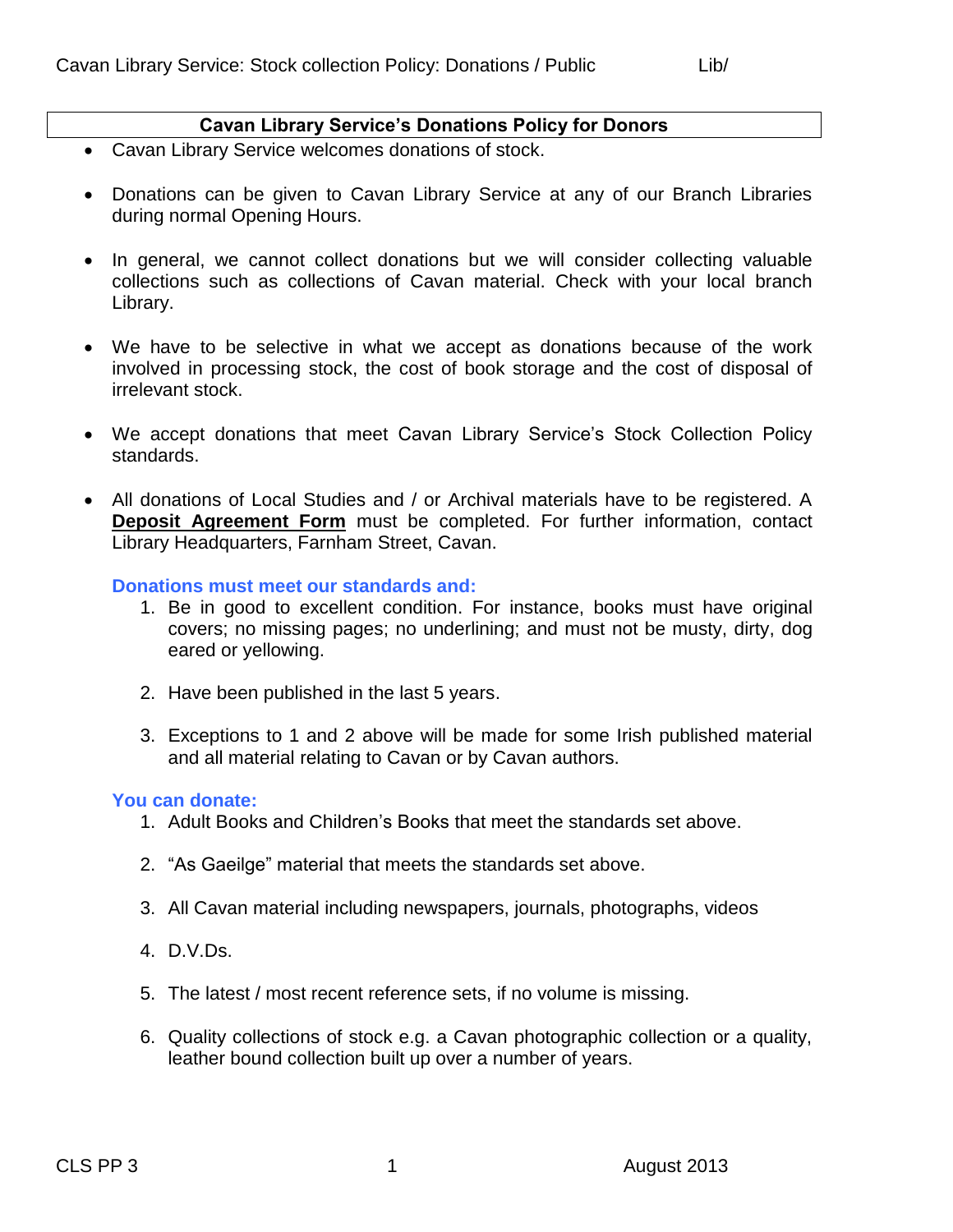# **You cannot donate:**

- $\triangleright$  Text Books, including third level text books.
- **EXA Romances or Westerns**
- **▶ Old reference sets**
- $\triangleright$  Collections of magazines
- $\triangleright$  Music
- $\triangleright$  Cassettes
- $\triangleright$  Audio books
- $\triangleright$  Records

## **Artefacts.**

Artefacts will be welcomed by Cavan County Museum Please contact The Curator, Cavan County Museum, Virginia Rd, Ballyjamesduff, Co. Cavan 049 8544070

# **Archival material**

Archival material will be welcomed by Cavan County Archives Service Please contact Josephine Brady, County Librarian, Cavan County Archives Service, Johnston Central Library & Farnham Centre, Farnham St, Cavan 049 4378505

- Cavan Library Service reserves the right to accept or reject any donation. Donations must be outright and unconditional. There is one exception to this rule. Cavan material may be accepted on a permanent or short term loan in certain circumstances.
- Occasionally, a donor may wish to donate to the library a quality collection of stock, built up over a number of years. For example, a collection of Cavan materials (Books / Photographs, Newspapers etc) or quality leather bound hardback Book Collection. If you have such a Collection and are thinking of donating it to Cavan Library Service, please contact us at Johnston Central Library, Farnham Street, and Cavan. Phone No. 049 4378505. Please ask for Josephine Brady, Co. Librarian or Tom Sullivan, Executive Librarian.
- Donations are accepted only on the basis that ownership transfers immediately to Cavan Library Service. There is one exception to this rule. Cavan material may be accepted on permanent or short term loan basis.